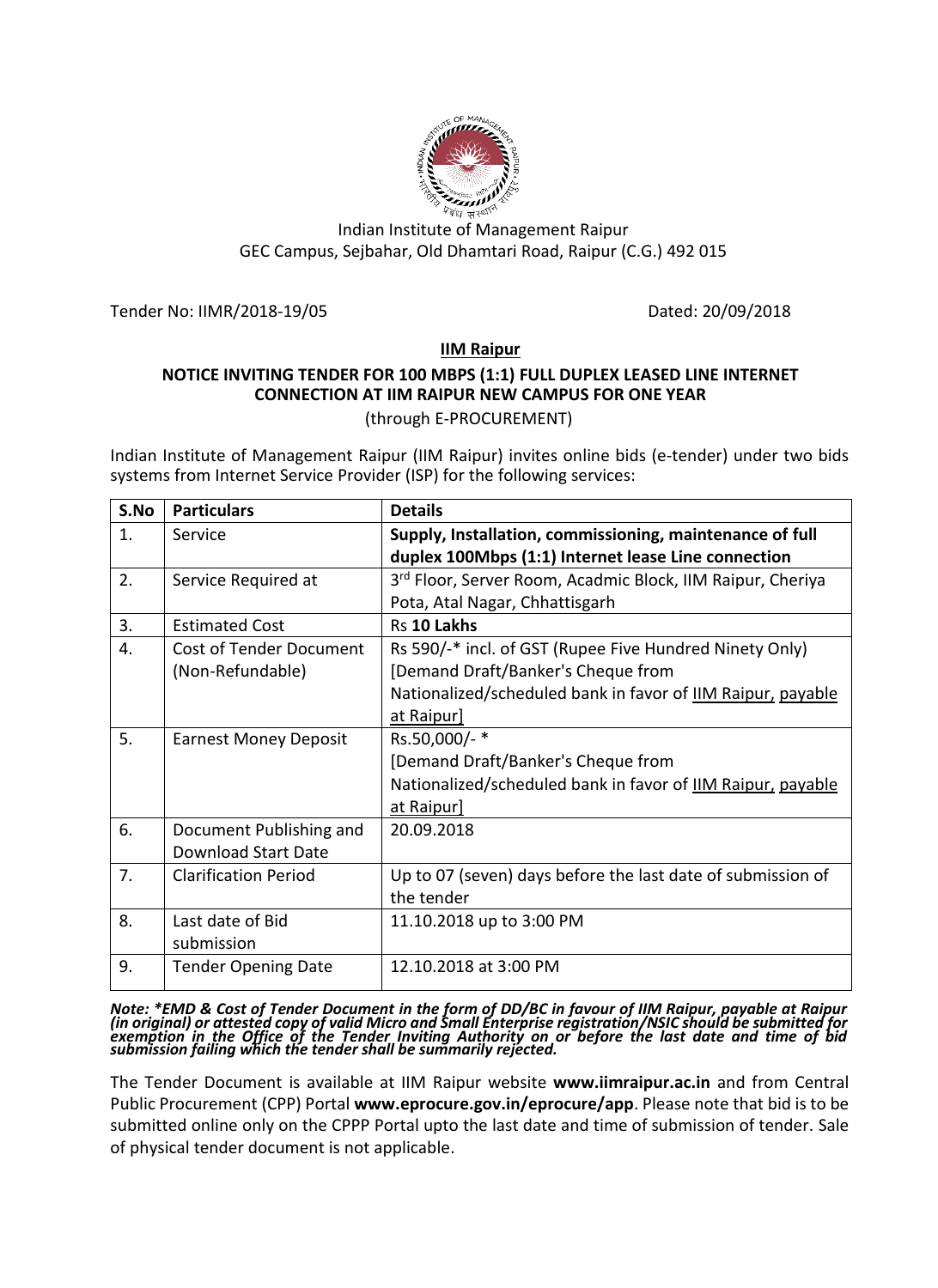# 1. **ABOUT IIM RAIPUR**

Indian Institute of Management (IIM) Raipur has been set up by the Government of India, Ministry of Human Resource Development in 2010 at Raipur, the capital of Chhattisgarh.

Presently IIM Raipur operates from the Government Engineering College Campus, Raipur. The Government of Chhattisgarh has allotted over 200 acres of land for the proposed IIM Raipur campus in Atal Nagar. IIM Raipur has 1 Gbps connectivity under NKN through BSNL OFC and requires another connectivity of 100 Mbps from other ISP.

# 2. **TECHNICAL SPECIFICATION (Schedule of Requirement):**

Supply, Installation, Commissioning & Maintenance of Full Duplex 100 MBPS (1:1) Internet Leased Line Connection at IIM Raipur, Cheriya Pota, Atal Nagar for one year. The technical specifications are as follows:

| S.no    | <b>Technical Specification</b>                                                                                                                                                             |
|---------|--------------------------------------------------------------------------------------------------------------------------------------------------------------------------------------------|
| a)      | The fully functional internet connectivity must be made available within 20 days                                                                                                           |
|         | (maximum) from the date of issue of work order                                                                                                                                             |
| b)      | The ISP will have to provide all the required Terminal Equipment and any other required                                                                                                    |
|         | accessories for the service                                                                                                                                                                |
| c)      | Throughput: 100% non-blocking [symmetric] uncompressed.                                                                                                                                    |
| d)      | Acceptable Packet Loss/Drop: < 1% (Till ISP Internet Gateway and with no dependencies on                                                                                                   |
|         | CPE router)                                                                                                                                                                                |
| e)      | Last mile connectivity should be on OFC. Leased line output interface should be on Ethernet,                                                                                               |
|         | which will be terminated on IIM Raipur's firewall (Cyberoam)/switch (as the case may be).                                                                                                  |
| f)      | The ISP should quote total charges that includes equipment rental charges, installation                                                                                                    |
|         | charges, Registration charges, Local loop charges, port charges, service charges, internet                                                                                                 |
|         | charges, other charges (if any)                                                                                                                                                            |
| g)      | The ISP should provide a pool of 8 static public IP address for these services                                                                                                             |
| h)      | The ISP should provide a service support of 24 X 7 basis                                                                                                                                   |
| i)      | The ISP should monitor and maintain the leased line connectivity round the clock, which                                                                                                    |
|         | includes local circuit maintenance also.                                                                                                                                                   |
| j)      | The ISP should ensure that the average round trip time for data packets will not exceed 30ms                                                                                               |
|         | (milliseconds) between the ISP routers and IIM Raipur firewall or Edge Network, as measured                                                                                                |
|         | over any continuous 15-minute period.                                                                                                                                                      |
| k)      | ISP should have state of the art Network Operation Center, which operates on a 24*7 basis.                                                                                                 |
|         | ISP should have centralized trouble ticketing tool for call logging, monitoring and                                                                                                        |
|         | troubleshooting purpose. The ISP should ensure that their Support team is contactable 24/7                                                                                                 |
|         | by IIM Raipur. ISP should provide single point of contact for service requirements such as                                                                                                 |
|         | ordering, implementation, operations and billing related matters.                                                                                                                          |
| $\vert$ | ISP should provide the link to monitor the leased line link utilization and should also provide                                                                                            |
|         | Performance Reports: Real Time, Hourly, Daily, Weekly and Monthly basis.                                                                                                                   |
| m)      | In case of downtime, it shall not be more than 2 hours, failing which penalty will be imposed.                                                                                             |
|         | (Penalty in Rs. Charges of one-hour X downtime time in hours X 4)                                                                                                                          |
| n)      | The contract shall be for one year starting from the date of installation of leased line, which<br>may be further extended, subject to the services being found satisfactory by IIM Raipur |
| o)      | ISP should have state of the art Network Operation Center, which operates on a 24*7 basis.                                                                                                 |
|         | ISP should have centralized trouble ticketing tool for call logging, monitoring and                                                                                                        |
|         | troubleshooting purpose. The ISP should ensure that their Support team is contactable 24/7                                                                                                 |
|         | by IIM Raipur. ISP should provide single point of contact for service requirements such as                                                                                                 |
|         | ordering, implementation, operations and billing related matters.                                                                                                                          |
| p)      | Naya Raipur Development Authority clearance for laying of OFC Cable/RF required                                                                                                            |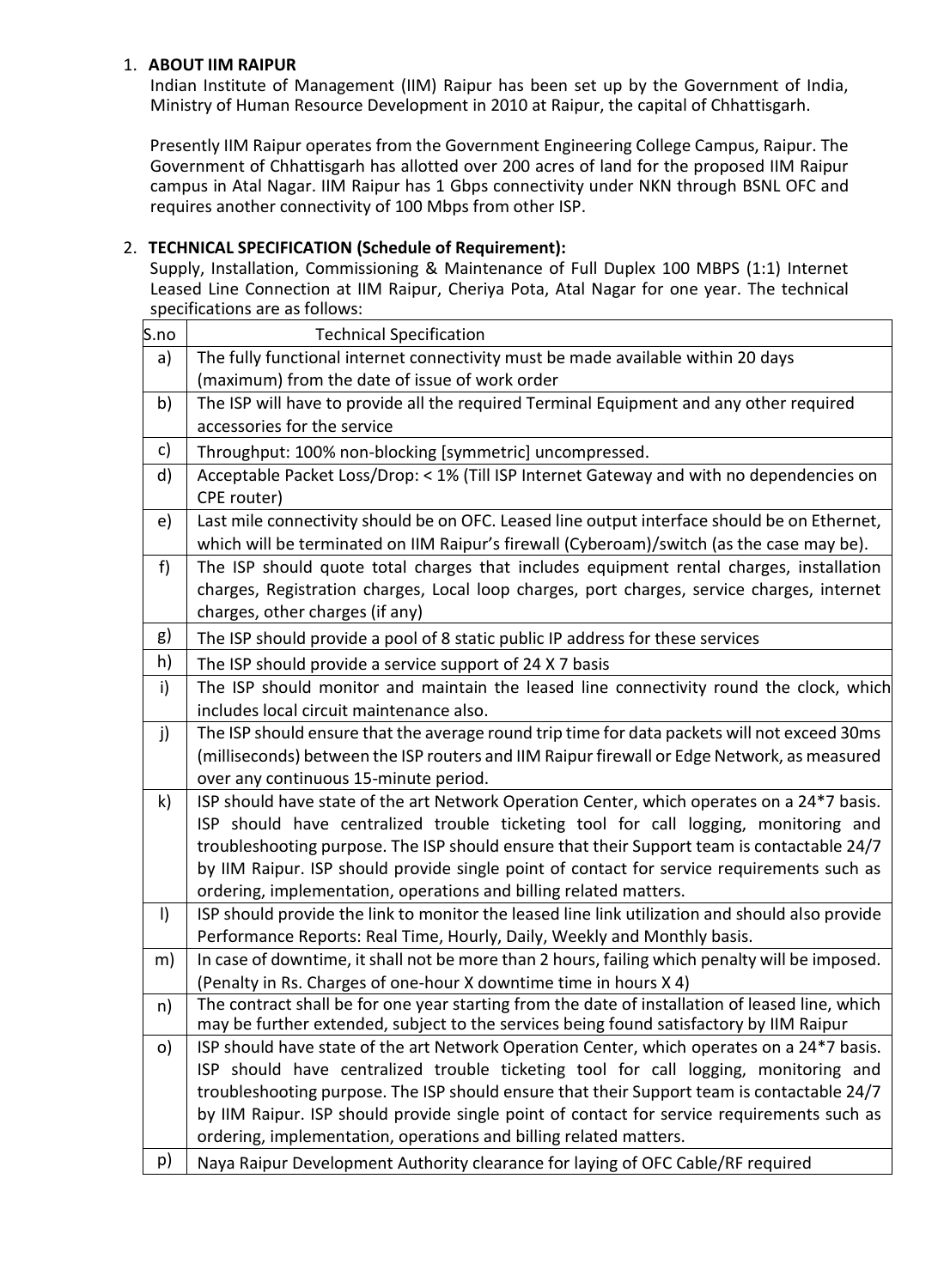# 3. **EARNEST MONEY DEPOSIT DETAILS**

- a) EMD of Rs. 50,000/- in the form of Demand Draft/Banker's Cheque from Nationalized/scheduled bank in favour of IIM Raipur, payable at Raipurshould be **submitted**. The EMD should be valid for at least 90 days. The EMD will be non – bearing interest.
- b) National Small Industries Corporation (NSIC) for all these items only, are exempted from EMD. However, they have to enclose valid self-attested registration certificate(s) with their tender to this effect.
- c) EMD of all unsuccessful bidders will be returned after finalization of the tender. EMD of the successful bidder will be returned only after receipt of Security Deposit towards Performance Guarantee as per Sl. No. 15 (a). You are required to provide the bank details for return of the EMD (Annexure -I).
- d) In case of successful tenderer, the EMD may be adjusted towards the Performance Security deposit on request.
- e) The amount of EMD is liable to be forfeited, if the tenderer withdraws from the offer after submission of the tender or after the acceptance of the offer and fails to remit the Performance Security Deposit.
- f) No interest will be paid on the EMD/Performance Security deposited/remitted.
- g) The details pertaining to EMD are to be filled as per Annexure-I.

## 4. **ELIGIBILITY CRITERIA & TECHNICAL CRITERIA**

- 4.1 Eligibility Criteria
	- a) The Bidder should attach Firm Incorporation Certificate, PAN details and GST details.
	- b) The Bidder should give Self declaration certificate for acceptance of all terms & conditions of tender documents. A duly completed certificate to this effect is to be submitted as per the Annexure-ll.
	- c) The firm should be neither blacklisted by any Government Dept., nor is any criminal case registered / pending against the firm or its owner / partners anywhere in India. A duly completed certificate to this effect is to be submitted as per Annexure-III
	- d) The company should attach list of Purchase Order / Work Order where the similar type of work executed during the last 5 years as detailed below
		- (I) Three similar works of 40% of the estimated cost OR
		- (II) Two similar works of 50% of the estimated cost OR
		- (III) One similar work 80% of the estimated cost

The details of the same along with supporting document are to be submitted as per the Annexure-IV.

- e) Annual Turnover should be at least 50 Lakhs during each of the previous three financial years (2014-15 to 2016-17). Copies of duly signed profit & loss accounts are to be submitted as per the Annexure-V.
- f) The bidder must be a Company registered under Indian Company Act, 1956 or Government/ Government PSU
- g) The bidder should be registered in India with valid and operative ISP license.
- h) Copy of Work/Purchase Orders of 01 or more installed and operational internet Leased Line of 100 MBPS (1:1) or more bandwidth. Including Performance certificate from existing users of 100 MBPS (1:1) or more Internet Leased Line with minimum service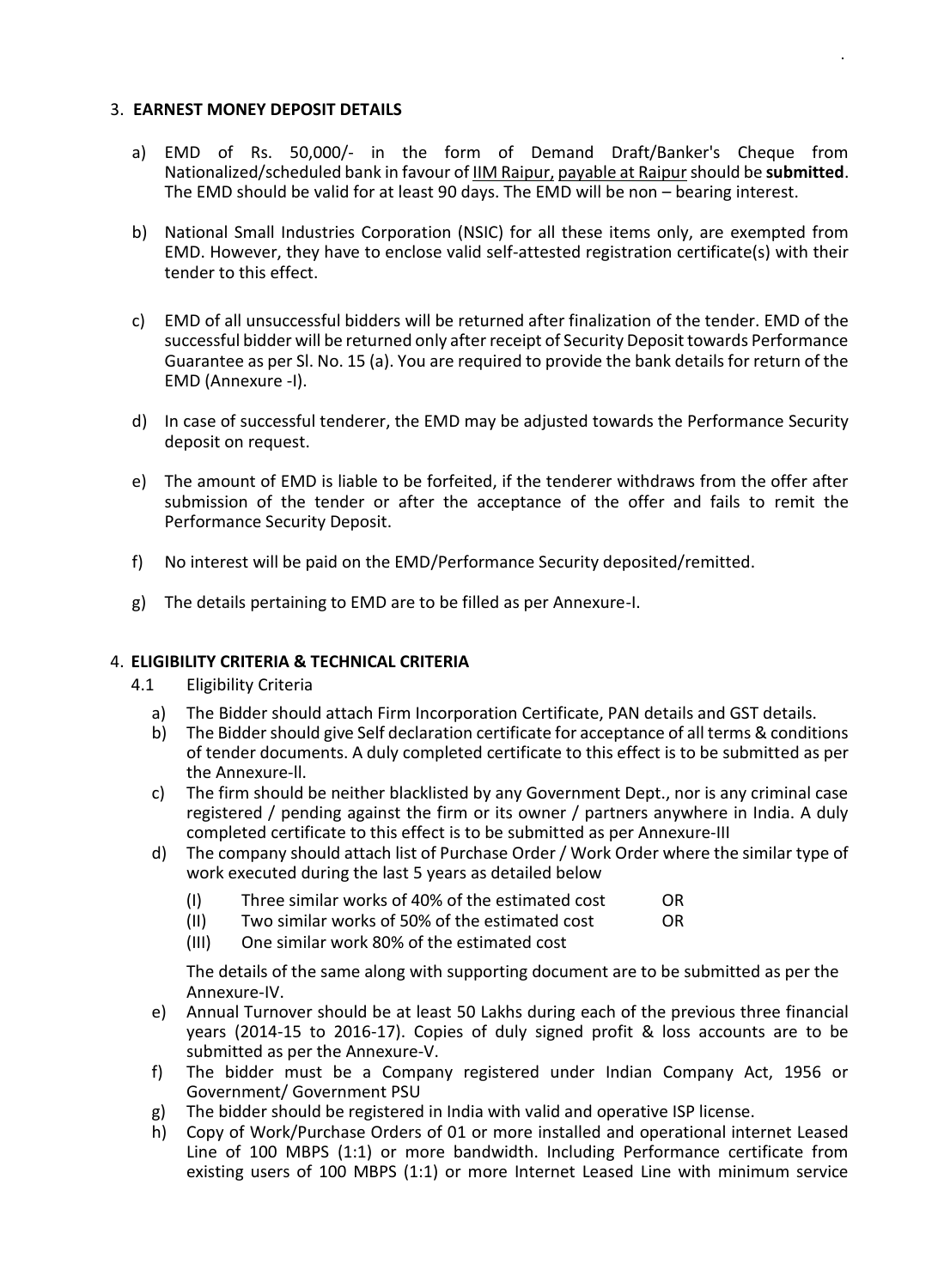period of 1 year. The bidder should attach copies of the purchase order / contracts and completion certificate / satisfactory report, which should indicate the deliverables and scope of work for the ISP.

- i) The bidder must submit copy of the document viz. DD towards Cost of Tender Document (DD/Banker cheque to be submit as per Offline Submission clause) or attested copy of valid Micro and Small Enterprise registration certificate.
- j) The bidder must submit copy of the DD/ BG towards EMD amount (DD/Banker cheque to be submit as per Offline Submission clause) or attested copy of valid Micro and Small Enterprise registration certificate.
- 4.2 Technical Criteria

Bidders should comply the specification of the tendered item in all respect, no deviations are acceptable. The detailed format is attached at Annexure-VI. The bidder is to complete the same in all respect and submit accordingly.

# 5. **FINANCIAL BID DETAILS**

Financial bid i.e. BOQ given with tender is to be uploaded after filling all relevant information. The priced BOQ should be uploaded strictly as per the format available with the tender failing which the offer is liable for rejection (renaming or changing format of BOQ sheet (file) will not be accepted by system). Kindly quote your offer with "INTERNET LEASE LINE FOR IIM Raipur" (inclusive of all taxes and charges).

Vendor should quote prices in BOQ only, offers indicating rates anywhere else shall be liable for rejection.

| S. No.        | <b>Particulars</b>                               | Date          |
|---------------|--------------------------------------------------|---------------|
| 1.            | Date of Online Publication                       | 20-09-2018    |
| $\mathcal{P}$ | Document Download Start Date                     | 20-09-2018    |
| 3             | Document Download End Date                       | 11-10-2018    |
|               | Clarification Period Date & Time                 | Up to 07      |
|               |                                                  | (seven) days  |
|               |                                                  | before the    |
|               |                                                  | last date of  |
|               |                                                  | submission    |
|               |                                                  | of the tender |
| 4             | Last date of Bid submission                      | 11-10-2018    |
| 5             | Closing date time for Submission of original EMD | 11-10-2018,   |
|               | and Tender Cost                                  | 3:00 PM       |
|               | <b>Opening of Technical Bids</b>                 | 12-10-2018,   |
| 6             |                                                  | 3:00 PM       |

# 6. **IMPORTANT DATES**

## 7. **AVAILABILITY OF TENDER**

The Tender Document can be downloaded from:

IIM Raipur website: [www.iimraipur.ac.in](http://www.iimraipur.ac.in/) Central Public Procurement (CPP) Portal<https://eprocure.gov.in/cppp/>

and bid is to be submitted online only through the CPP Portal on or before the last date and time of submission of tender.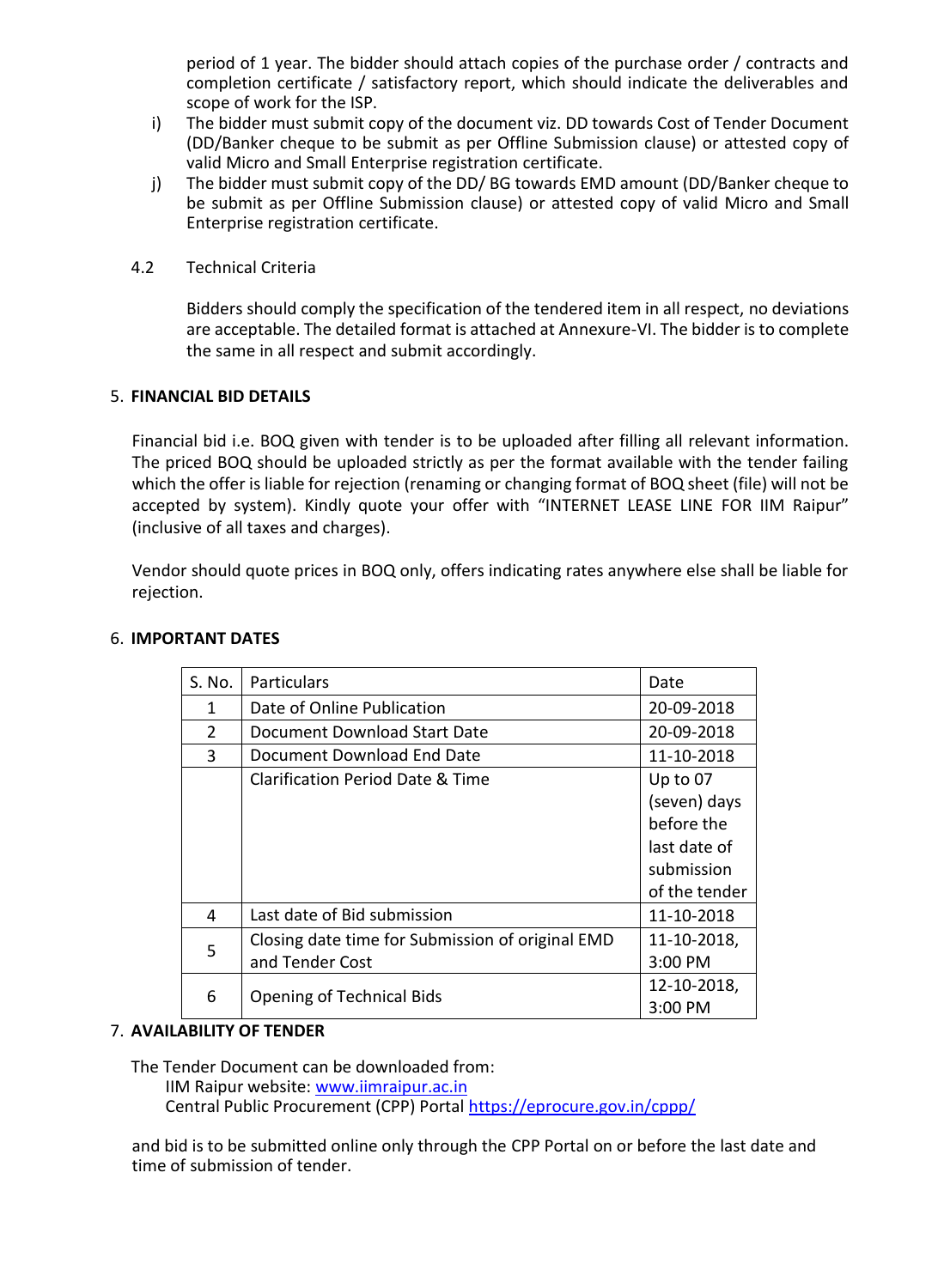# 8. **BID VALIDITY PERIOD**

The bid will remain valid for 90 days from the date of opening as prescribed by IIM Raipur. A bid valid for a shorter period shall be rejected, being non-responsive.

# 9. **SITE VISIT**

- 9.1 The bidders in their own interest at their cost are advised to visit, inspect and examine the existing and new campus of IIM Raipur i.e Site (where lease line is required) and its surroundings and satisfy themselves including prevailing rules, regulations/ directions of the local authorities/ State Government, that may be necessary for preparing the bid and execution of the contract, before submitting their Bids in respect of the Site Conditions including access to the site, availability of land, water, power and other facilities, Source and extent of availability of suitable materials including water etc. and labour, including but not restricted to any other conditions which may influence or affect the work or cost thereof under the contract. No extra charges consequent upon lack of any information/ knowledge and understanding shall be entertained or payable by the IIM Raipur.
- 9.2 The bidders should note that information, if any, with regard to the site and local conditions, as contained in this Bid document has been given merely to assist the bidders and is not warranted complete in all respects. The bidder should ascertain all other information pertaining to and needed for the work including information regarding the risks, contingencies and other circumstances which may influence or affect the work or the cost thereof under this contract.
- 9.3 All the temporary services/arrangements shall be made by Contractor at no extra cost to IIM Raipur.
- 9.4 The bidders are advised to contact the IT Department, IIM Raipur for site visit at the following address:

IT Department, Indian Institute of Management Raipur, GEC Campus, Raipur Phone: 0771-2474702,609, 651

# 10. **CLARIFICATION OF BIDDING DOCUMENTS**

- 10.1 A prospective Bidder requiring any clarification of the bidding documents may notify the IIM Raipur in writing to [\(itdept@iimraipur.ac.in\)](mailto:itdept@iimraipur.ac.in) at least 07 (seven) days before the last date of submission of the tender. The IIM Raipur will post its response on the www.iimraipur.ac.in for clarification or modification of the tender document, if considered necessary, at its sole discretion.
- 10.2 IIM Raipur shall not be bound to respond to the request from the prospective bidders and this shall not become the reason for claiming extension of the deadline for the submission of the tenders.
- 10.3 Verbal clarification and information given by the Institute or its any employee(s) or his representative(s) shall not in any way be binding on IIM Raipur and/ or bidder.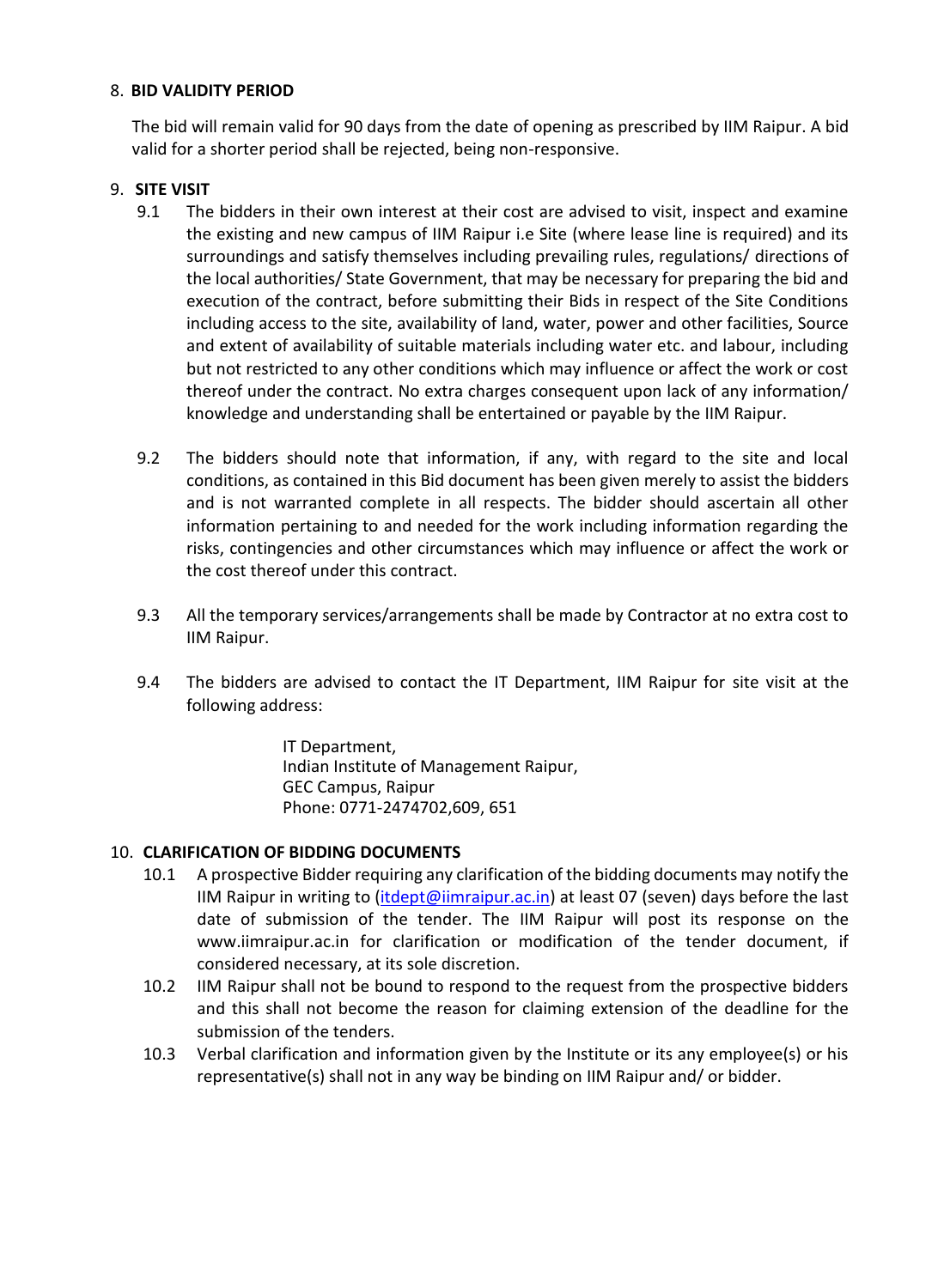# 11. **BID SUBMISSION (INSTRUCTION TO BIDDER)**

# 11.1 Registration:

- (i) Bidders are required to enroll on the e-Procurement module of the Central Public Procurement Portal by using the "Online Bidder Enrollment" option available on the home page. Enrolment on the CPP Portal is generally free of charge.
- (ii) During enrolment /registration, the bidders should provide the correct/true information including valid email-id & mobile no. All the correspondence shall be made directly with the contractors/bidders through email-id provided.
- (iii) As part of the enrolment process, the bidders will be required to choose a unique username and assign a password for their accounts.
- (iv) For e-tendering possession of valid Digital Signature Certificate (Class II or Class III Certificates with signing key usage) is mandatory which can be obtained from SIFY/TCS/nCode/eMudra or any Certifying Authority recognized by CCA India on eToken/ SmartCard.
- (v) Upon enrolment on CPP Portal for e-tendering, the bidders shall register their valid Digital Signature Certificate with their profile.
- (vi) Only one valid DSC should be registered by a bidder. Bidders are responsible to ensure that they do not lend their DSCs to others which may lead to misuse and should ensure safety of the same.
- (vii) Bidders can than log into the site through the secured login by entering their userID / password and the password of the DSC /eToken

# **For any CPPP Portal technical queries please call the Helpdesk. The 24 x 7 Help Desk Number 0120-4200462, 0120-4001002, 0120-4001005 and Email: supporteproc[at]nic[dot]in**

- 11.2 Preparation of Bids
	- (i) For preparation of bid, Bidders shall search the tender from published tender list available on site and download the complete tender document and should take into account corrigendum if any published before submitting their bids. After selecting the tender document same shall be moved to the 'My favourite' folder or 'My tenders' folder of bidders account from where bidder can view all the details of the tender document.
	- (ii) Bidder shall go through the tender document carefully to understand the documents required to be submitted as part of the bid. Bidder shall note the number of covers in which the bid documents have to be submitted, the number of documents - including the names and content of each of the document that need to be submitted. Any deviations from these may lead to rejection of the bid.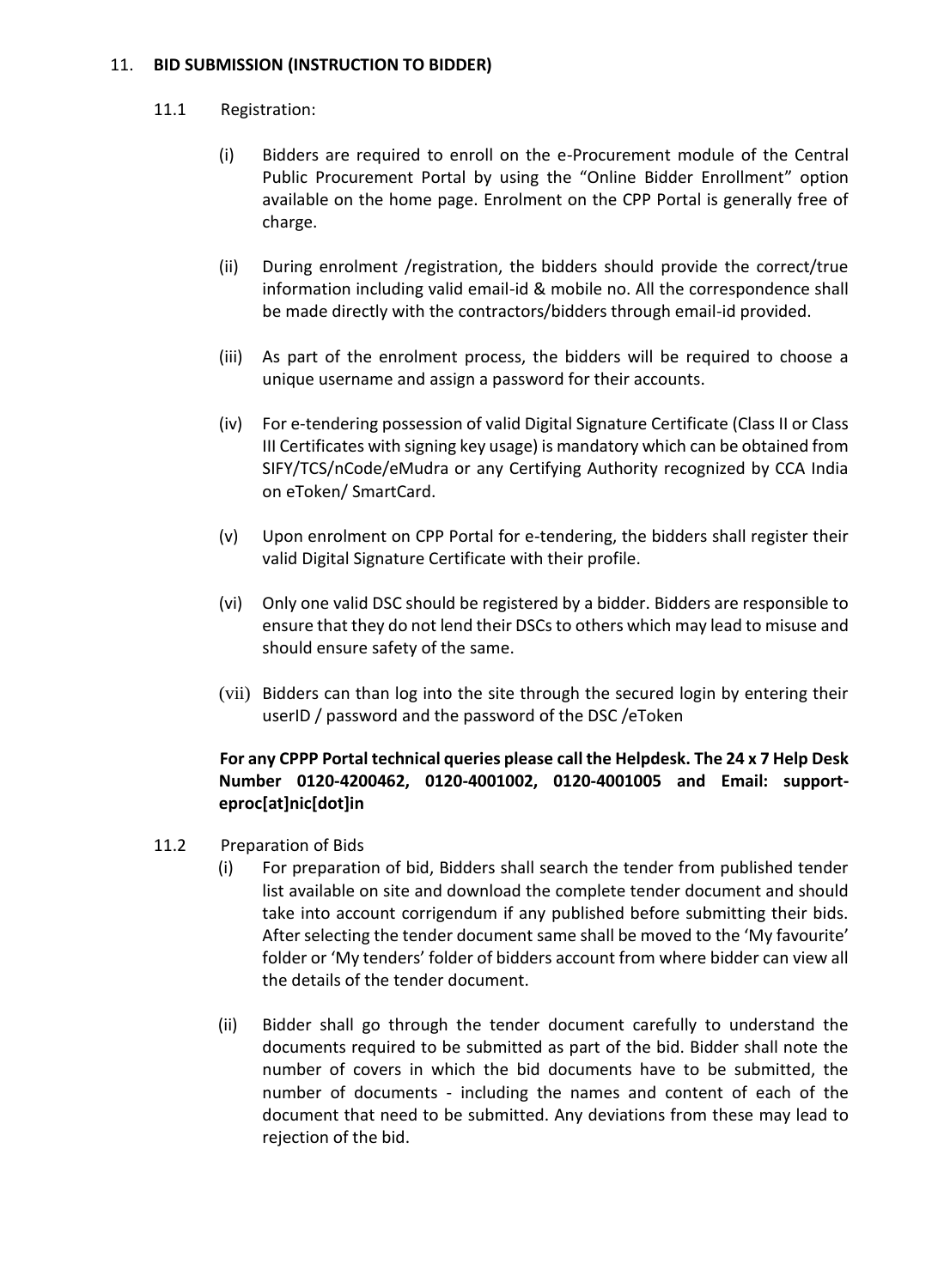- (iii) Any clarifications if required then same may be obtained online through the tender site, or through the contact details given in the tender document.
- (iv) Bidders should get ready in advance the bid documents to be submitted as indicated in the tender document/schedule in PDF/xls/rar/zip/dwf formats. If there is more than one document, they can be clubbed together using zip format.
- (v) Bidders can update well in advance, the documents such as experience certificates, annual report, PAN, GST, other details etc., under "My Space" option, which can be submitted as per tender requirements. This will facilitate the bid submission process faster by reducing upload time of bids.
- 11.3 Online Bid Submission Procedure

Cover-I(TECHNICAL BID): The file should be saved in a PDF version can be clubbed together using zip format and should comprise of the following items:

- 1 Duly Completed Scanned PDF of PAN Card.
- 2 Duly Completed Scanned PDF of Registration Certificate Details.
- 3 Duly Completed Scanned PDF of GST Certificate.
- 4 Duly Completed Scanned PDF of Bidder Address Details.
- 5 Duly Completed Scanned PDF copy of Annexure- "Tender Cost" with copy of DD or Banker's Cheque for EMD or attested copy of valid Micro and Small Enterprise registration certificate.
- 6 Duly Completed Scanned PDF copy of Annexure-I with copy of DD or Banker's Cheque for EMD or attested copy of valid Micro and Small Enterprise registration certificate.
- 7 Duly Completed Scanned PDF copy of Annexure-ll.
- 3. Duly Completed Scanned PDF copy of Annexure-Ill
- 4. Duly Completed Scanned PDF copy of Annexure-IV with supporting Documents.
- 5. Duly Completed Scanned PDF copy of Annexure-V with supporting Documents.
- 6. Duly Completed Scanned PDF copy of Annexure-VI
- 7. Duly Completed Scanned PDF copy of Company Registration Certificate under Indian Company Act, 1956 or Government/ Government/PSU
- 8. Duly Completed Scanned PDF copy of ISP license in India.
- 9. Duly Completed Scanned PDF copy of Work/Purchase Orders of 01 or more installed and operational internet Leased Line of 100 MBPS (1:1) as mentioned in para 4.1(h)

Cover-2(FINANCIAL BID): The BOQ should be downloaded from the website and should comprise of the following items.

1. Financial Bid in XLS version Filled with all relevant information.

# 11.4 Offline Submission of EMD

- The Bidder is also required to submit following in a sealed envelope
- I. Cost of Tender in form of DD/Banker's Cheque in original or attested copy of valid Micro and Small Enterprise registration certificate.
- II. EMD along with duly completed Annexure-I in original or attested copy of valid Micro and Small Enterprise registration certificate.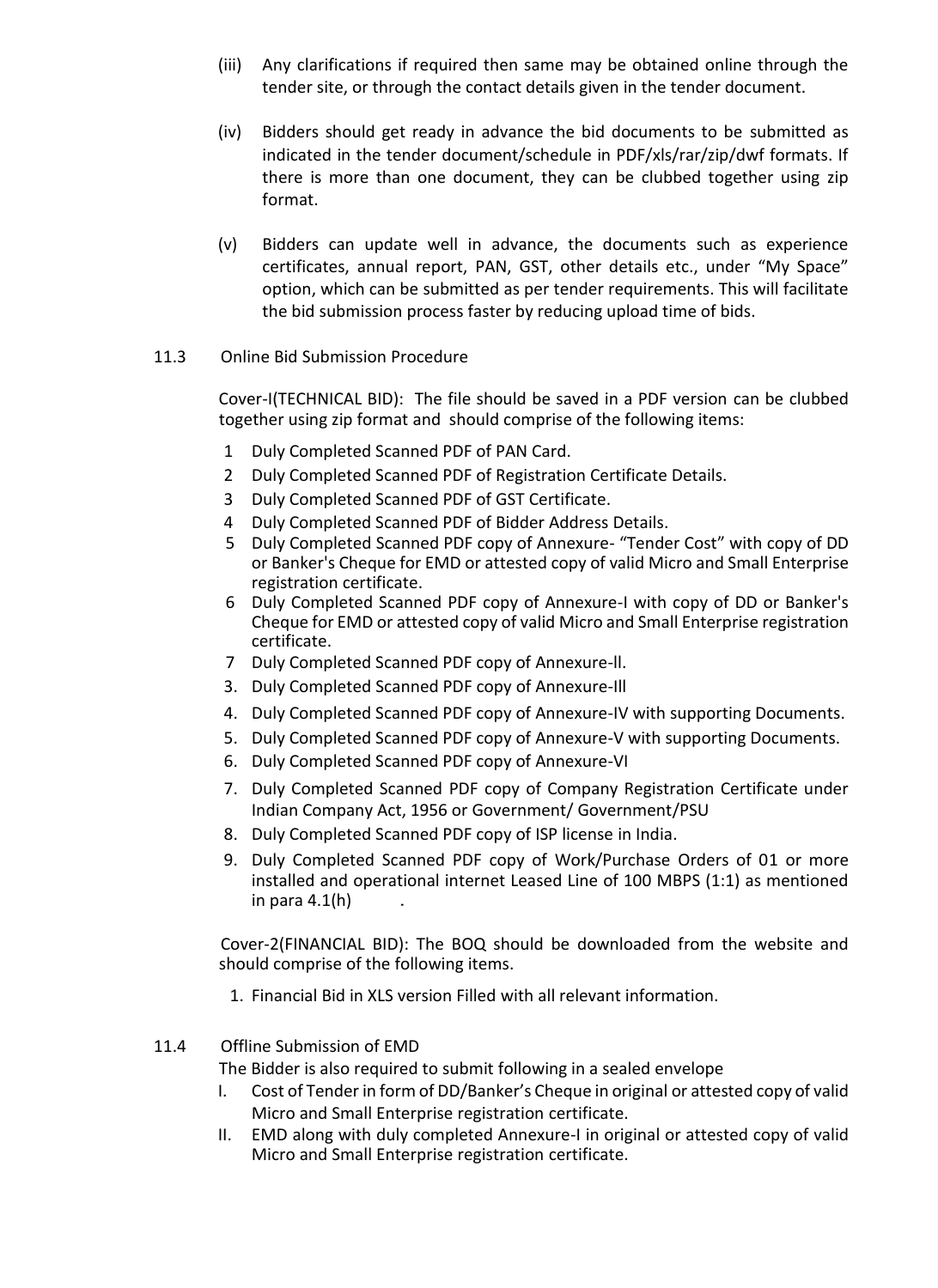The envelop should superscripted "Notice Inviting Tender for 100 MBPS (1:1) Leased Line Internet Connection at IIM Raipur New Campus for one year" at the following address on or before **11.10.2018**.

Chief Administrative Officer, IIM Raipur, GEC Campus, Sejbahar, Raipur, Chhattisgrarh

# 12. **BID OPENING**

- i. Technical Bids will be opened on scheduled date as per clause no 6 (IMPORTANT DATES) of this tender.
- ii. Financial Bids of the eligible bidders will be opened on a later date. The date and time for opening of Financial Bids will be announced later.
- iii. Bids should be summarily rejected, if tender is submitted other than through online or original EMD are not submitted within stipulated date / time.

## 13. **BID EVALUATION**

- i. Initially, the 'TECHNICAL BID' shall be opened consisting of online and offline submissions and the 'Price Bid' of only those bidders whose TECHNICAL BID is acceptable to the IIM Raipur shall be opened online subsequently.
- ii. Based on results of the Technical evaluation, IIM Raipur evaluates the Commercial Bid of those Bidders who qualify in the Technical evaluation. The Commercial Bid with the lowest price will be the highest evaluated bid.
- iii. The date, time and place of opening of financial bids shall be informed to the technically eligible bidders. Bidders or their representative may choose to attend opening of online financial bids

## 14. **PAYMENT TERMS**

- i. No advance payment will be made in any case.
- ii. Service Provider shall raise invoices on Quarterly basis on completion of one quarter (3 months period). Payment will be made within 30 days on receipt of bills. No advance payment will be made.
- iii. TDS and any other Government levies applicable on bills as per Government instructions/ notifications issued from time to time shall be applicable and deducted from Contractor's bills.

## 15. **WARRANTY OF QUALITY AND QUANTITY**

- i. The Vendor will be responsible for the comprehensive maintenance during the warranty period of one year after the acceptance of installation & testing of hardware for which IIM Raipur will not make any extra payment.
- ii. The vendor will do preventive maintenance once a quarter for upkeep of the Systems running. The schedule will have to be adhered to strictly by him.
- iii. "The services shall be provided 24 hours & 7 days in a week. Expected uptime service availability should be 99.5% and downtime shall not be more than 2 hours, failing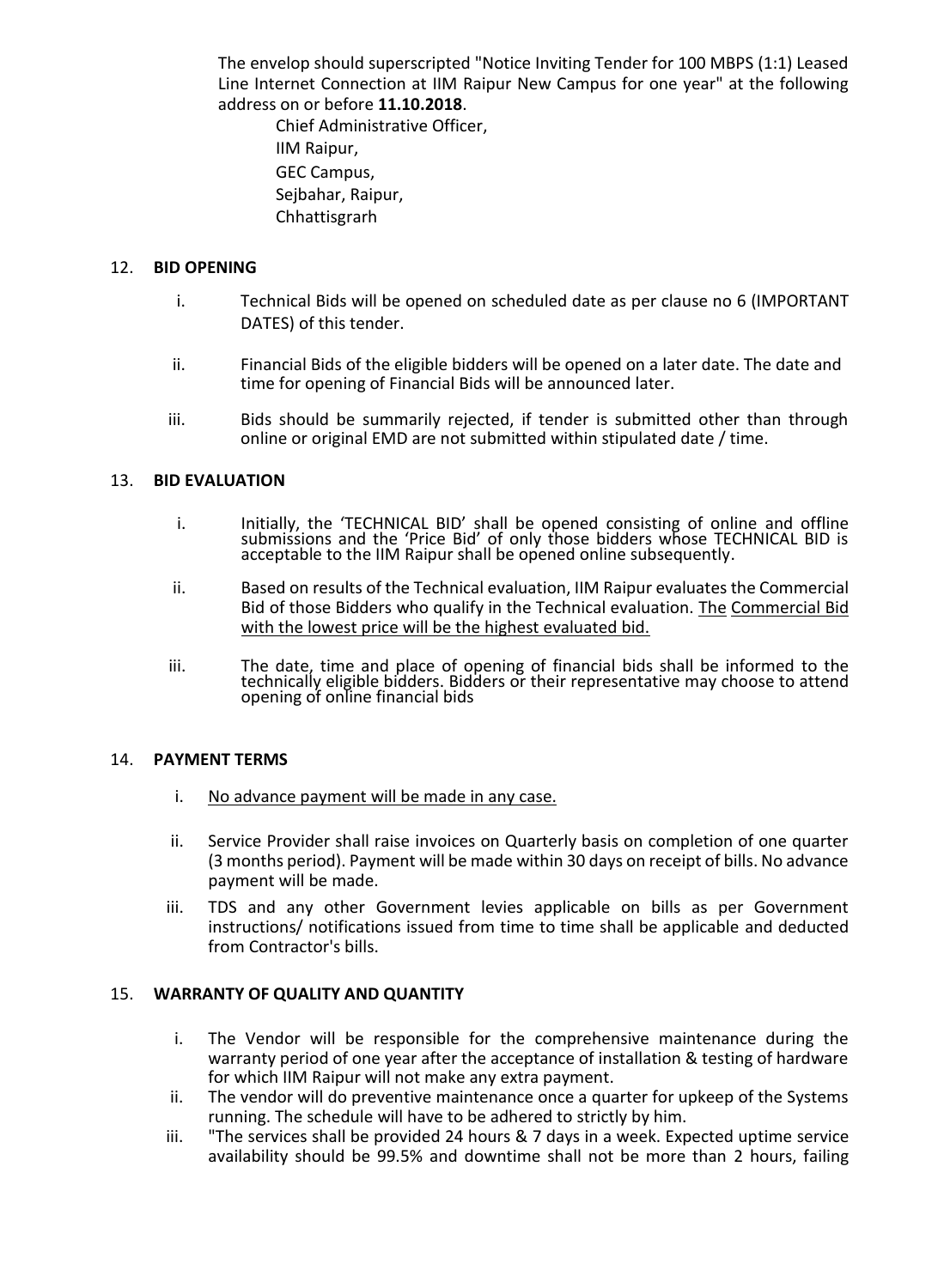which penalty will be imposed. (Penalty  $-$  Charges of one hours X downtime time in hours X 4)."

iv. The insurance of the equipment utilized in this service will be borne by the service provider.

#### 16. **LIQUIDATED DAMAGES**

In case of delay in supply, installation and commissioning by the stipulated date, IIM Raipur reserves the right of imposing penalty  $\omega$  0.5 % per week on the overall value of the supply order subject to maximum 10 % of the total cost of supply order.

### 17. **PERFORMANCE** SECURITY DETAILS

- i. The successful tenderer will have to deposit the performance security in the form of /D.D./FDR/Bank Guarantee @ 10% of the total value of order within 10 days from the date of issue of the award letter. No interest will be paid by IIM Raipur on the deposit.
- ii. Performance Security will be refunded to the supplier, after it duly performs and completes the contract/warranty period in all respect.
- iii. Performance Security will be forfeited if the firm fails to perform/abide by any of the terms or conditions of the contract.
- iv. In case, the firm fails to provide the required services within specified delivery period, the same services will be obtained from open market and the difference of cost, if any, will be recovered from Performance Security or from pending bill(s) of the defaulting firm or from both in case the recoverable amount exceeds the amount of Performance Security.

#### 18. **CONTRACT PERIOD**

- i. The contract will be initially for a period of one year. Based on satisfactory performance, the contract may be extended maximum up to another two years on mutually agreed terms and conditions.
- ii. IIM Raipur can terminate the contract with one-month notice in case the services are not found satisfactory. In such a case, IIM Raipur will pay on actual work basis for the duration for which the services were used during the period in question.

#### 19. **DELIVERY SCHEDULE**

The successful bidder should provide the connection within 20 days at IIM Raipur (Address: IIM Raipur, Cheriya Pota, Atal Nagar, Chhattisgarh-492001) from the receipt of the work order.

## 20. **OTHER TERMS AND CONDITIONS**

20.1 Termination for Insolvency

The IIM Raipur may at any time terminate the Contract by giving a written notice to the awarding firm, without compensation to the firm, if the firm becomes bankrupt or otherwise insolvent as declared by the competent Court, provided that such termination will not prejudice or affect any right of action or remedy, which has accrued or will accrue thereafter to the department.

The court of Raipur alone will have the jurisdiction to try any matter, dispute or reference between the parties arising out of this purchase. It is specifically agreed that no court outside and other than Raipur Court shall have jurisdiction in the matter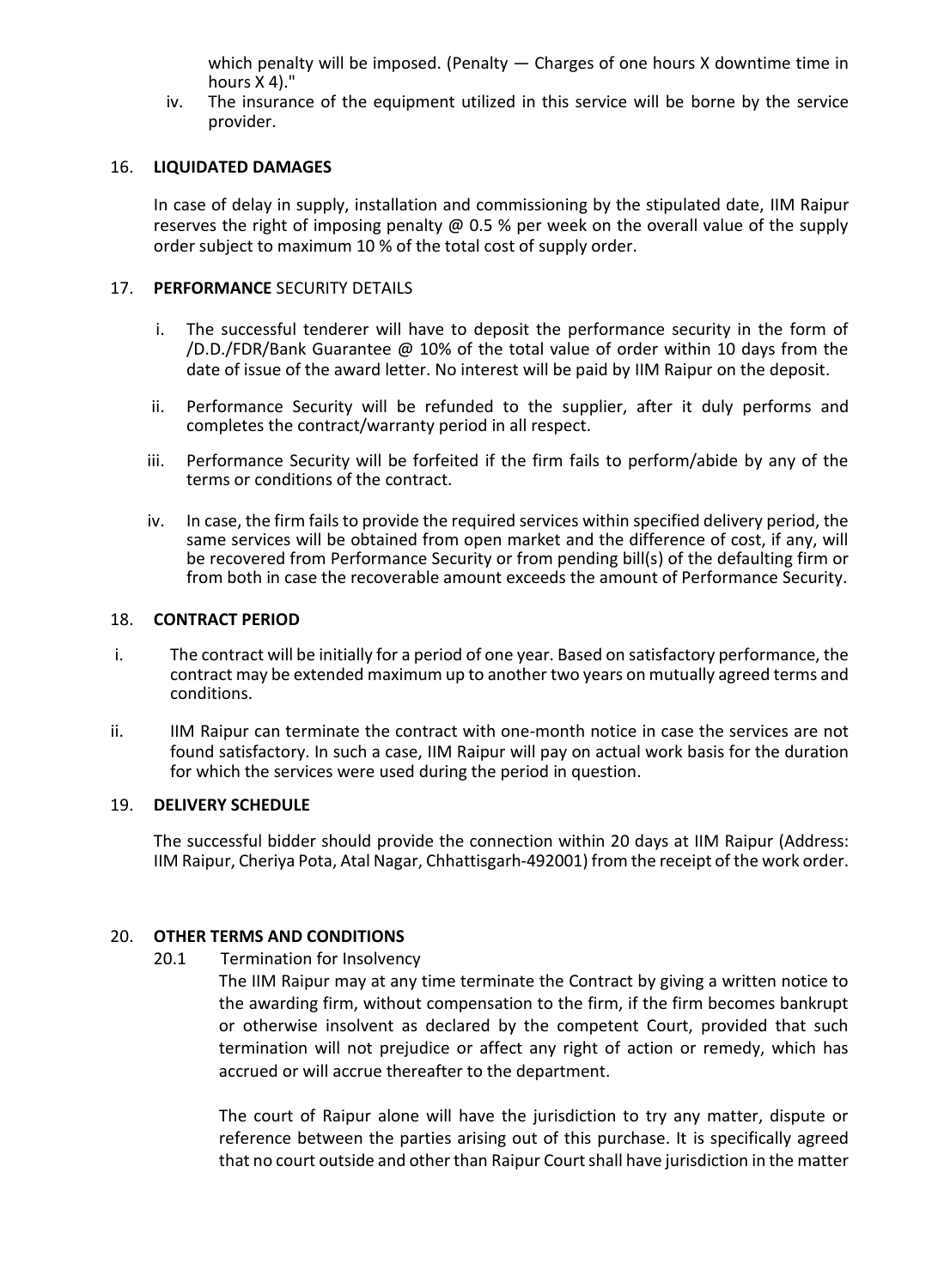# 20.2 Force Majeure

- a) Should any force majeure circumstances arise, each of the contracting parties be excused for the non-fulfillment or for the delayed fulfillment of any of its contractual obligations, if the affected party within 15 days of its occurrence informs in a written form the other party.
- b) Force Majeure shall mean fire, flood, natural disaster or other acts such as war, turmoil, sabotage, explosions, epidemics, quarantine restriction, strikes, and lockouts i.e. beyond the control of either party.
- 20.3 Arbitration

In the event of any dispute or difference arising under this supply, the Director, IIM Raipur or his nominee is the arbitrator and the decision of the arbitration will be binding on both parties.

- 20.4 Other Conditions
	- a) In case the bidders/successful bidder(s) are found in breach of any condition(s) at any stage of the tender, Earnest Money/Performance Security shall be forfeited.
	- b) IIM Raipur reserves the right to accept or reject any or all the tenders in part or in full, without assigning any reason thereof.
	- c) IIM Raipur reserves the right to relax / amend / withdraw any of the terms and conditions contained in the Tender Document without assigning any reason thereof. Any inquiry after submission of the quotation will not be entertained
	- d) Conditional tenders shall not be considered.
	- e) Tenderers are also advised to visit the IIM Raipur campus site, inspect and understand the work before submitting the bid.
	- f) IIM Raipur reserves the right to modify/change/delete/add any further terms and conditions prior to issue of purchase order.
	- g) IIM Raipur may issue corrigendum to tender documents before due date of Submission of bid on the CPPP portal and IIM Raipur website only. The tenderers are advice to regularly visit the website till the award of contract. The tenderer is required to read the tender documents in conjunction with the corrigendum, if any, issued by IIM Raipur. The tenderer is not supposed to incorporate the amendment in the body of the tender document.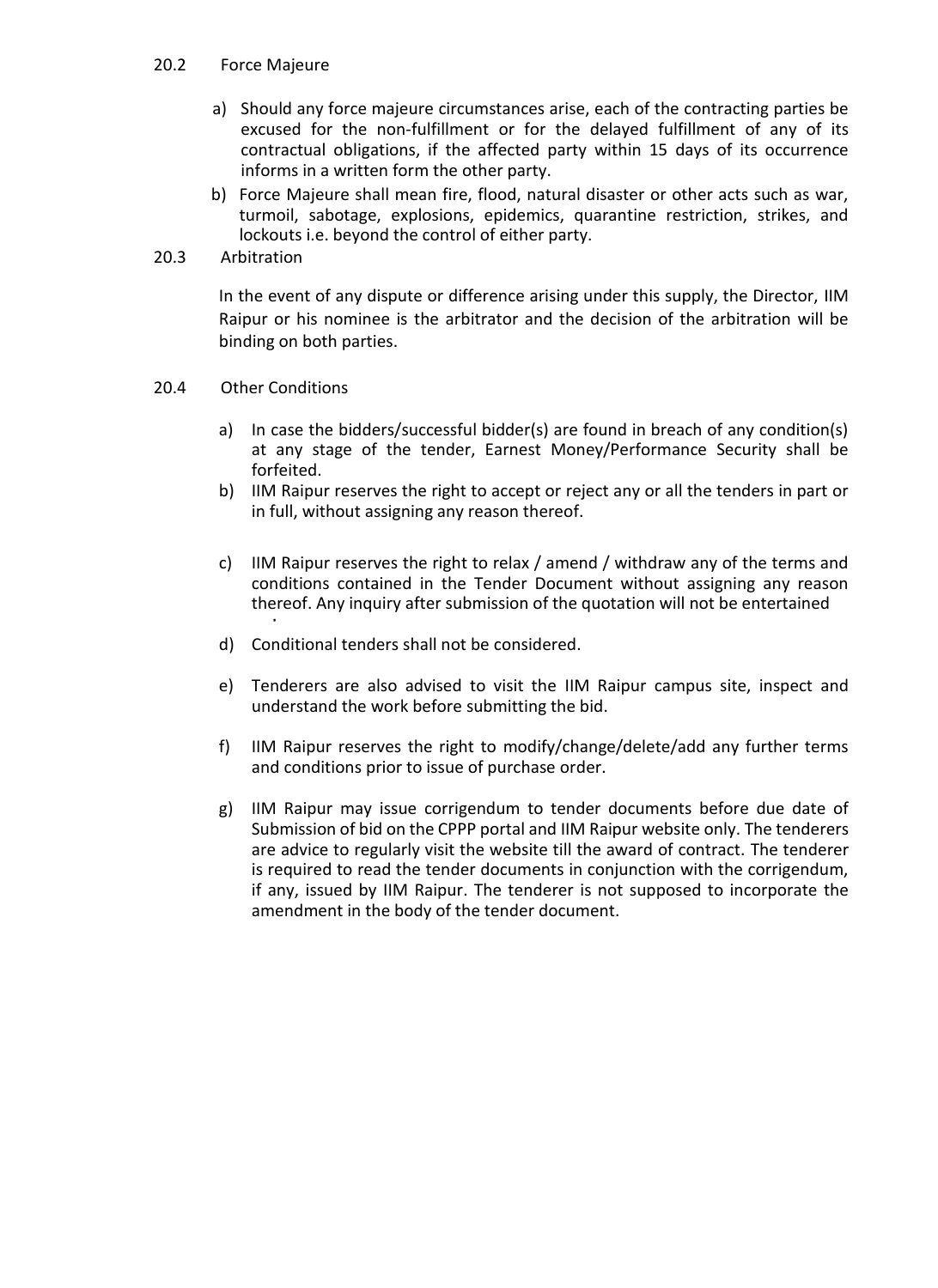To Administrative Office IIM Raipur, GEC Campus, Sejbahar, Raipur -492015

Sub: - Cost of Tender Document.

Ref - Tender No. \_\_\_\_\_\_\_\_\_\_\_\_\_\_\_\_\_\_\_\_\_\_\_\_\_\_\_\_\_\_\_\_\_\_ dated: \_\_\_\_\_\_\_\_\_\_\_\_\_\_\_\_\_\_\_\_\_

(Notice Inviting Tender for 100 MBPS Leased Line Internet Connection at IIM Raipur Campus, Atal Nagar for one year)

Dear Sir,

The following DD in favor of IIM Raipur are enclosed herewith towards the Cost of Tender Document.

| Detail of DD | Amount    | DD No. & Date | <b>Bank Name</b> |  |  |
|--------------|-----------|---------------|------------------|--|--|
| EMD          | Rs. 590/- |               |                  |  |  |

Thanking you

Yours faithfully, (Authorized Signatory with Seal)

(Note: In case of exemption the certificate as per tender document is required.)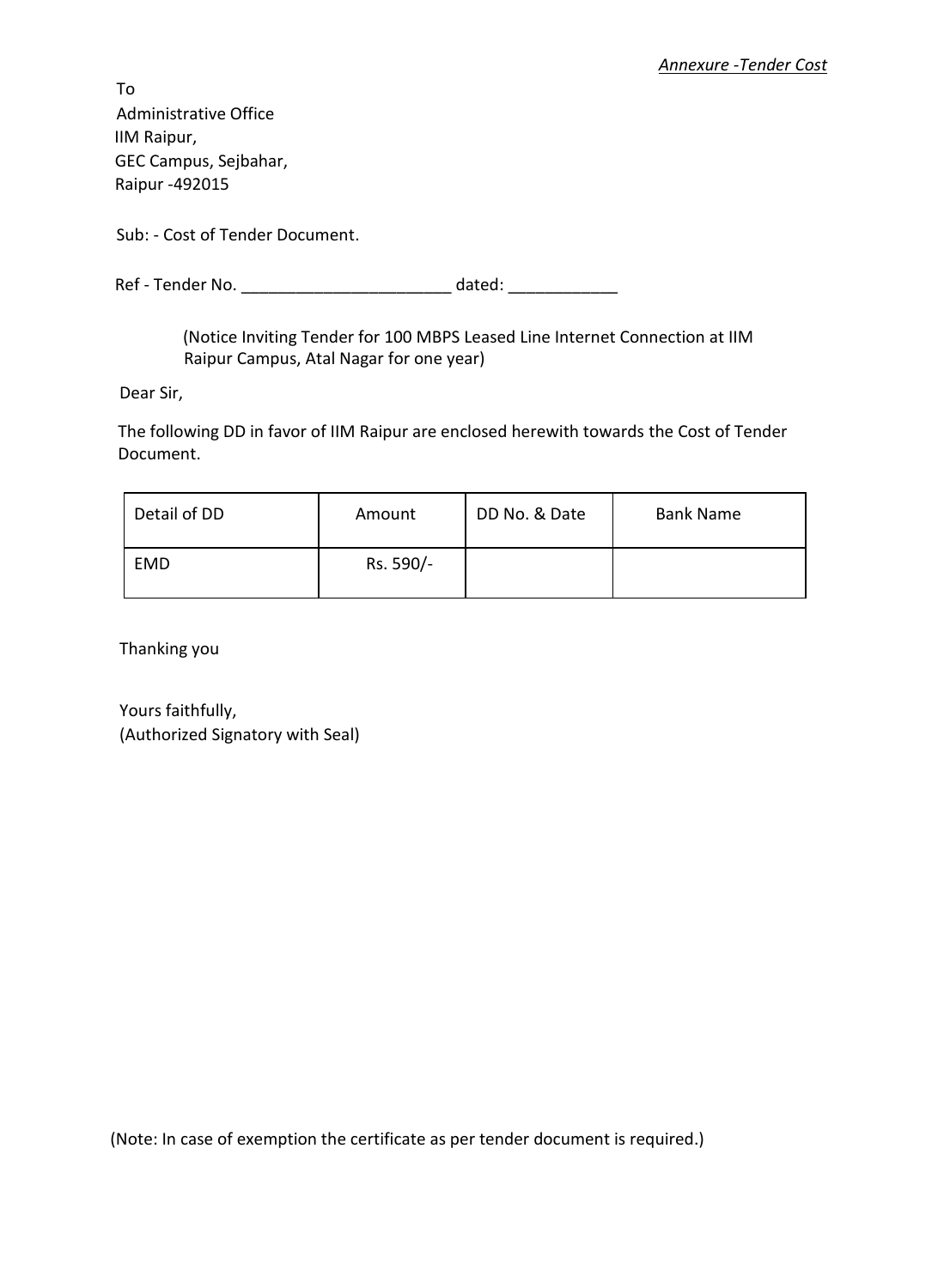#### *Annexure -I*

To Administrative Office IIM Raipur, GEC Campus, Sejbahar, Raipur -492015

Sub: - EMD Details.

Ref - Tender No. **Example 20** at the dated:

(Notice Inviting Tender for 100 MBPS Leased Line Internet Connection at IIM Raipur Campus, Atal Nagar for one year)

Dear Sir,

The following DD in favor of IIM Raipur are enclosed herewith towards EMD

| Detail of DD | Amount       | DD No. & Date | <b>Bank Name</b> |  |  |
|--------------|--------------|---------------|------------------|--|--|
| EMD          | Rs. 50,000/- |               |                  |  |  |

Thanking you

Yours faithfully, (Authorized Signatory with Seal)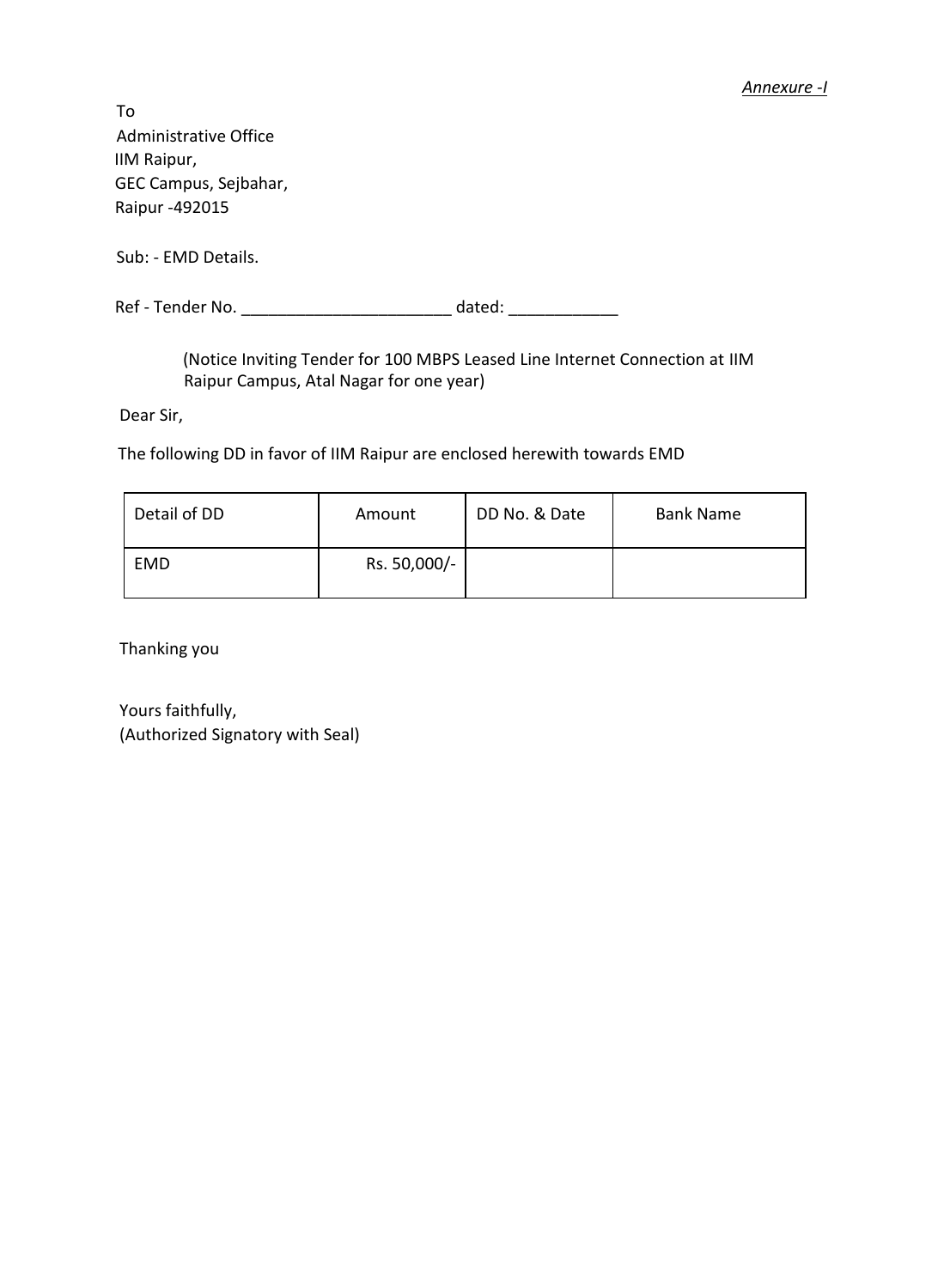#### **MANDATE FORM FOR ELECTRONIC FUND TRANSFER/RTGS TRANSFER**

Date:

To The Accounts Officer, Indian Institute of Management Raipur Raipur, Chhattisgarh

Sub: Authorization for release of payment / dues from Indian Institute of Management, Raipur through Electronic Fund Transfer/RTGS Transfer.

- 1. Name of the Company/ Firm/ Organization:
- 2. Address of the Company/ Firm/ Organization:

City: **…………………..** Pin Code: **…………………..** E-Mail ID: **………………………………** Mob No: **…………………………….** Permanent Account Number: …………………

3. Particulars of Bank

| <b>Bank Name</b>    | <b>Branch Name</b> |  |
|---------------------|--------------------|--|
|                     |                    |  |
| <b>Branch Place</b> | <b>Branch City</b> |  |
|                     |                    |  |
| PIN Code            | <b>Branch Code</b> |  |
|                     |                    |  |
| <b>MICR No</b>      |                    |  |
|                     |                    |  |

(9 Digit number appearing on the MICR Bank of the Cheque supplied by the Bank, Please attach a Xerox copy of a cheque of your bank for ensuring accuracy of the bank name , branch name and code number)

| IFS Code: (11 digit alpha numeric code) |                |  |  |  |                    |  |  |  |             |  |  |  |  |  |
|-----------------------------------------|----------------|--|--|--|--------------------|--|--|--|-------------|--|--|--|--|--|
| Account Type                            | <b>Savings</b> |  |  |  | Current            |  |  |  | Cash Credit |  |  |  |  |  |
| <b>Account Number:</b>                  |                |  |  |  |                    |  |  |  |             |  |  |  |  |  |
|                                         |                |  |  |  | <b>DECLADATION</b> |  |  |  |             |  |  |  |  |  |

#### **DECLARATION**

I hereby declare that the particulars given above are correct and complete. If any transaction delayed and not effected for reasons of incomplete or incorrect information I shall not hold officer, IIM Raipur responsible. I also undertake to advise any change in the particulars of my account to facilitate updating of records for purpose of credit of amount through NEFT/RTGS Transfer.

Place:

Date:

# **Signature & Seal of the Authorized Signatory of the**

**Party** Certified that particulars furnished above are correct as per our records Stamp:

Date:

**Signature of the Authorized Person**

*N.B: Please fill in the information in CAPITAL LETTERS, computer typed; please TICK wherever it is applicable*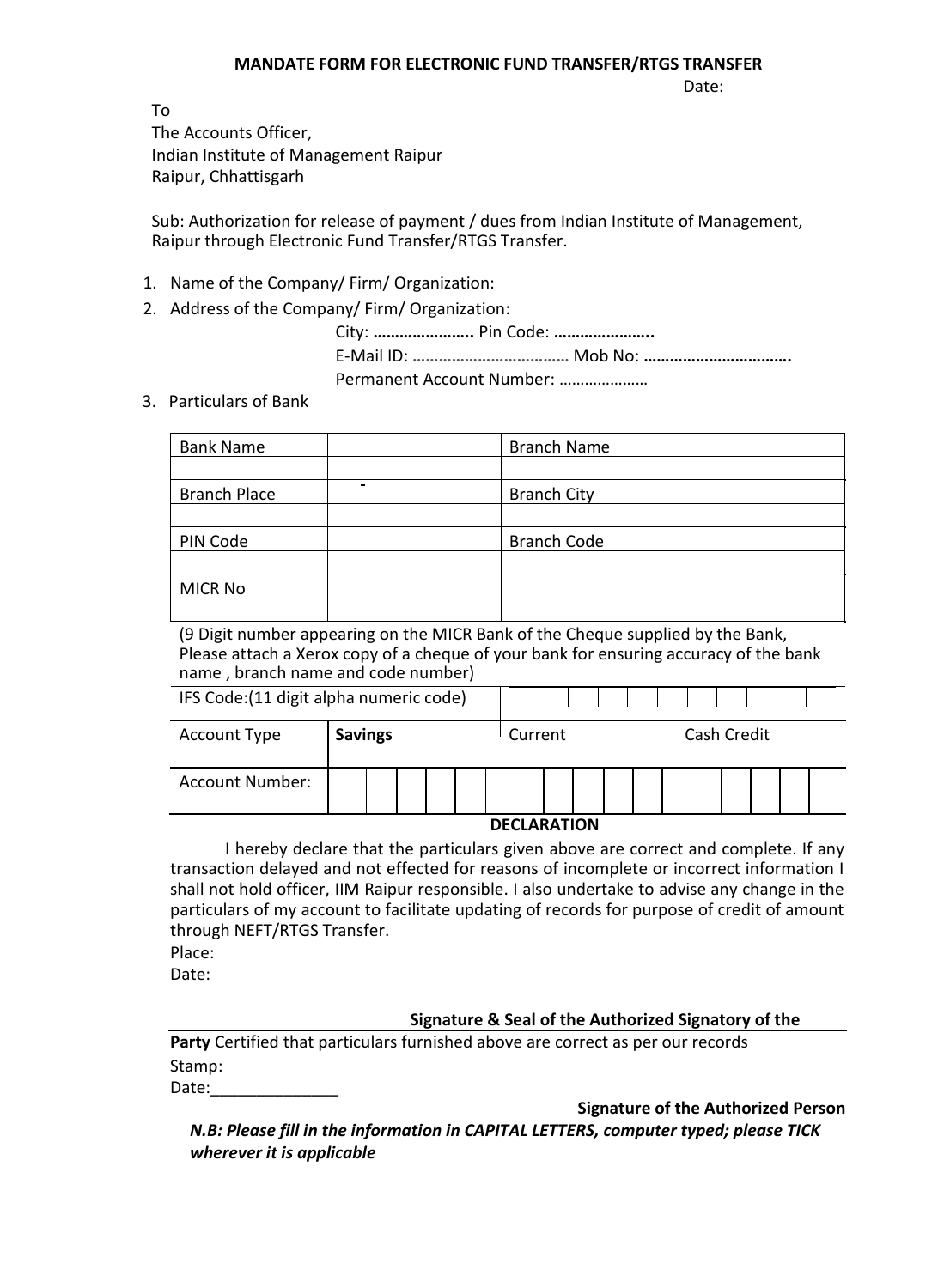#### *Annexure -II*

| To                                  |        |  |
|-------------------------------------|--------|--|
| <b>Administrative Office</b>        |        |  |
| IIM Raipur,                         |        |  |
| GEC Campus, Sejbahar,               |        |  |
| Raipur - 492015                     |        |  |
| Sub: - Self Declaration Certificate |        |  |
| Ref: - Tender No.                   | dated: |  |
|                                     |        |  |

(Notice Inviting Tender for 100 MBPS Leased Line Internet Connection at IIM Raipur Campus, Atal Nagar for one year)

Dear Sir,

With reference to the above, I am/ We are offering our competitive bids for Notice Inviting Tender for 100 MBPS Leased Line Internet Connection at IIM Raipur Campus for one year, I / We hereby reconfirm and declare that I / We have carefully read, understood & complying the above referred tender document including instructions, terms & conditions, specifications, schedule of quantities and all the contents stated therein.

I / We also confirm that the rates quoted by me / us are inclusive of all taxes, duties etc., applicable as on date and are FOR IIM Raipur, and free delivery, unloading at IIM Raipur.

Date: **Authorized Signatory** 

Name:

Place:

Designation:

Contact No.: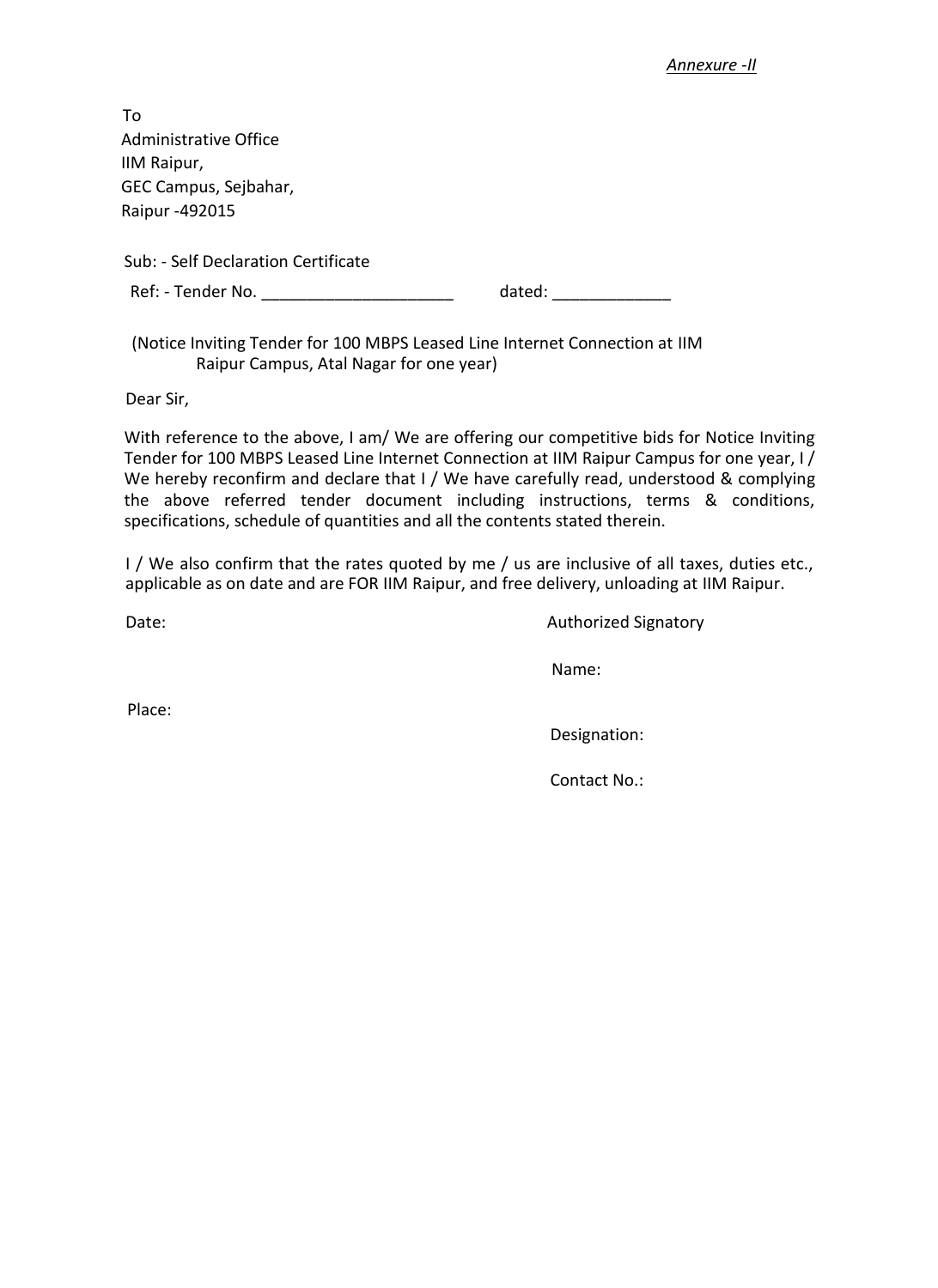# **CERTIFICATE**

# (to be provided on letter head of the firm)

I hereby certify that the above firm neither blacklisted by any Central/State Government/Public Undertaking/institute nor is any criminal case registered / pending against the firm or its owner / partners anywhere in India.

I also certify that the above information is true and correct in any every respect and in any case at a later date it is found that any details provided above are incorrect, any contract given to the above firm may be summarily terminated and the firm blacklisted.

Date: Date: Contract of the Contract of Authorized Signatory Name:

Place:

Designation: Seal:

Contact No.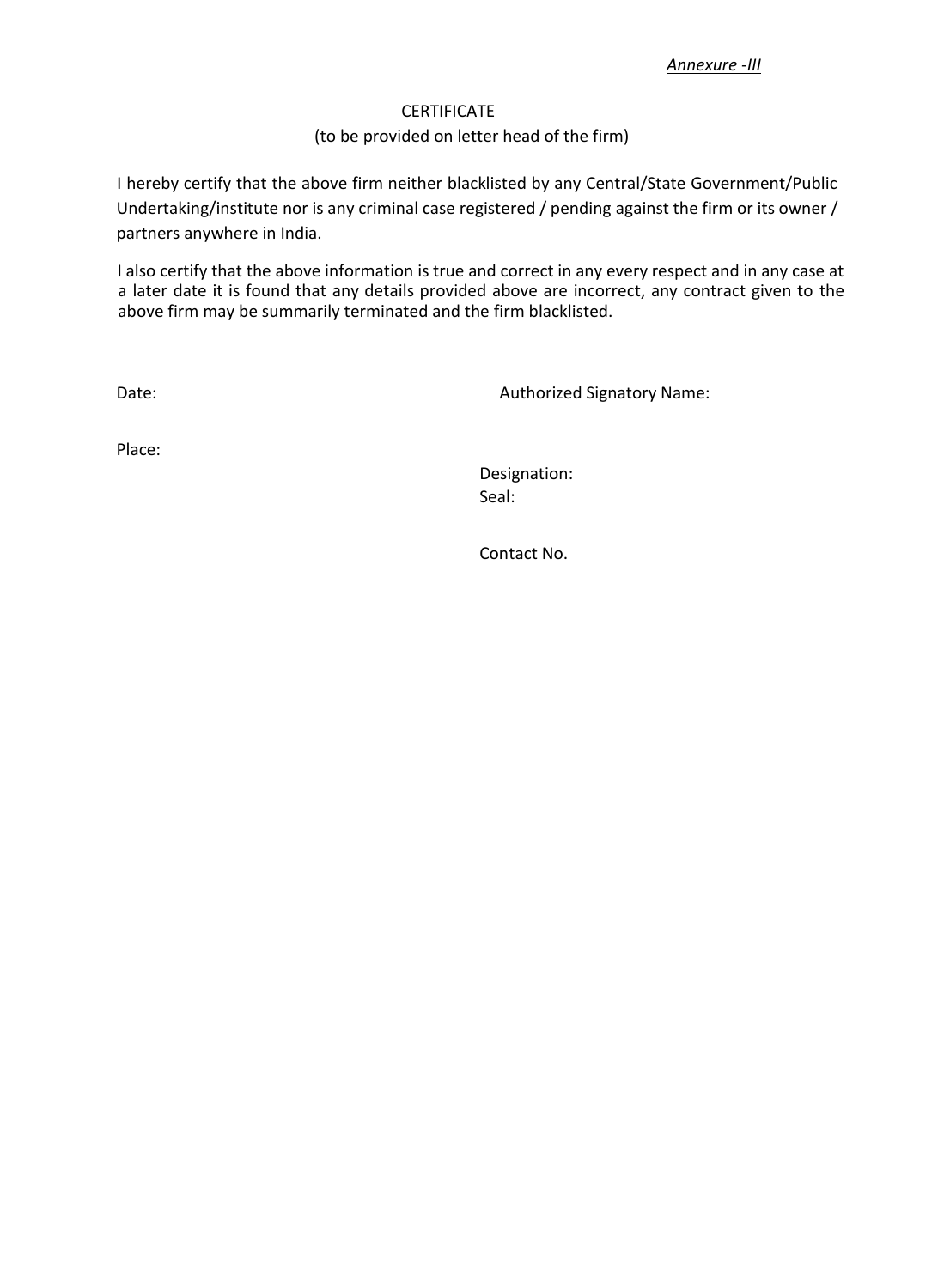*Annexure -IV*

# Work Order Details:

|                |                                                                     |             | Date of            | Remark                 |
|----------------|---------------------------------------------------------------------|-------------|--------------------|------------------------|
|                |                                                                     | Name of the | Satisfactory       |                        |
| S.             |                                                                     | Client with |                    |                        |
| No.            | <b>Evaluation Criteria</b>                                          | Order No. & | Completion         |                        |
|                |                                                                     |             | Certificate Issued |                        |
|                |                                                                     | date        |                    |                        |
|                |                                                                     |             | by the Client      |                        |
| $\mathbf{1}$   | List of Purchase Order I Work<br>Order where the similar type<br>οf |             |                    |                        |
|                | Work executed by you during                                         |             |                    |                        |
|                | the                                                                 |             |                    |                        |
|                | last 5 years                                                        |             |                    |                        |
|                | Three similar works of 40% of                                       |             |                    |                        |
|                | the<br>estimated value                                              |             |                    |                        |
| $\overline{2}$ |                                                                     |             |                    |                        |
|                | <b>OR</b>                                                           |             |                    |                        |
|                |                                                                     |             |                    | Supporting             |
|                |                                                                     |             |                    | Documents are to<br>be |
|                | Two similar works of 50% of the                                     |             |                    | attached along with    |
|                |                                                                     |             |                    |                        |
| 3              | estimated value<br><b>OR</b>                                        |             |                    | the Annexure-IV        |
|                |                                                                     |             |                    |                        |
|                | One similar work of 80% of the                                      |             |                    |                        |
| 4              |                                                                     |             |                    |                        |
|                | estimated value                                                     |             |                    |                        |

Date:

Authorized Signatory Name.

Designation:

Contact No.:

Seal: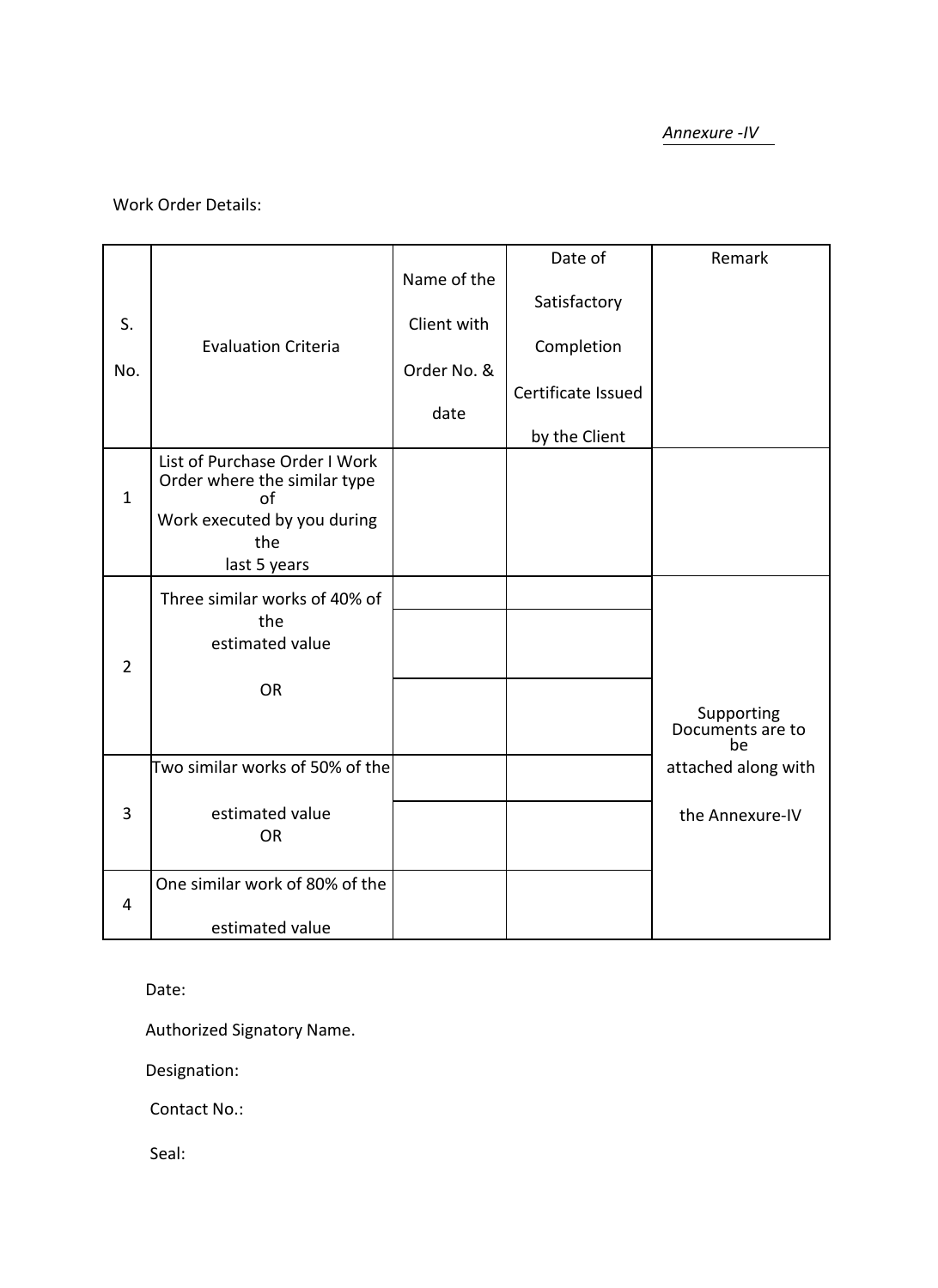# *Annexure -V*

Annual Turnover Details:

| <b>Evaluation Criteria</b>                                        | Remark            |                    |                                                        |
|-------------------------------------------------------------------|-------------------|--------------------|--------------------------------------------------------|
| <b>Bidder's Annual Turnover for</b><br>last three financial years | Financial<br>Year | Turnover in<br>Rs. |                                                        |
|                                                                   | 2016-17           |                    |                                                        |
|                                                                   | 2015-16           |                    | Supporting<br>Documents<br>are to be<br>attached along |
|                                                                   | 2014-15           |                    | with the<br>Annexure-V                                 |

Date:

Authorized Signatory Name:

Designation:

Place:

Contact No.

Seal :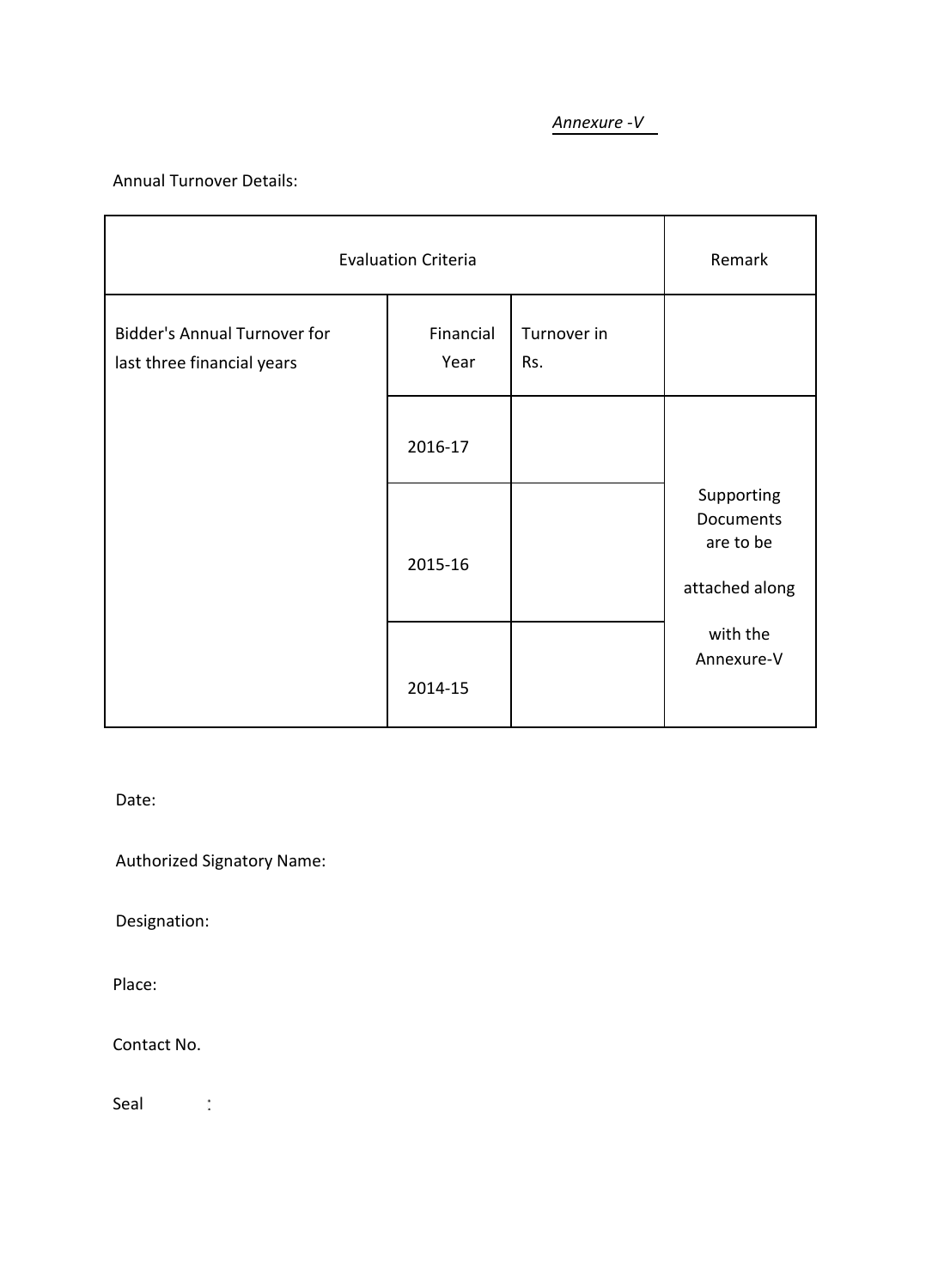# *Annexure -VI*

|    | TLUTINIUAL DIU                                                                                            |             |
|----|-----------------------------------------------------------------------------------------------------------|-------------|
| S. | Supply, Installation, Commissioning & Maintenance of Full Duplex 100 MBPS (1:1) Leased Line Internet      | Compliance  |
| No | Connection at IIM Raipur Campus for one year as per the following technical specification                 | by          |
|    |                                                                                                           | the Vendor  |
|    |                                                                                                           | (Yes / No.) |
| a. | The fully functional internet connectivity must be made available within 20 days (maximum) from the       |             |
|    | date of issue of work order                                                                               |             |
| b. | The ISP will have to provide all the required Terminal Equipment, UPS and any other required              |             |
|    | accessories for the service.                                                                              |             |
| c. | Throughput: 100% non-blocking [symmetric] uncompressed                                                    |             |
| d. | Acceptable Packet Loss/Drop: <1% (Till ISP Internet Gateway and with no dependencies on CPE router)       |             |
| e. | Last mile connectivity should be on OFC. Leased line output interface should be on Ethernet, which will   |             |
|    | be terminated on IIM Raipur firewall (Cyberoam) /switch (as the case may be).                             |             |
| f. | The ISP should quote total charges that includes equipment rental charges, installation charges,          |             |
|    | Registration charges, Local loop charges, port charges, service charges, internet charges, other charges  |             |
|    | if any.                                                                                                   |             |
| g. | The ISP should provide a pool of 8 static public IP address for these services.                           |             |
| h. | The ISP should provide a service support of 24 X 7 basis.                                                 |             |
| i. | The ISP should monitor and maintain the leased line connectivity round the clock, which includes local    |             |
|    | circuit maintenance also.                                                                                 |             |
| j. | The ISP should ensure that the average round trip time for data packets will not exceed 30ms              |             |
|    | (milliseconds) between the ISP routers and Raipur or Edge Network, as measured over any continuous        |             |
|    | 15-minute period.                                                                                         |             |
| k. | The ISP should monitor and maintain the leased line connectivity round the clock, which includes local    |             |
|    | circuit maintenance also.                                                                                 |             |
| 1. | ISP should have state of the art Network Operation Center, which operates on a 24*7 basis. ISP should     |             |
|    | have centralized trouble ticketing tool for call logging, monitoring and troubleshooting purpose. The ISP |             |
|    | should ensure that their Support team is contactable 24/7 by IIM Raipur. ISP should provide single point  |             |
|    | of contact for service requirements such as ordering, implementation, operations and billing related      |             |
|    | matters.                                                                                                  |             |
| m. | ISP should provide the link to monitor the leased line link utilization and should also provide           |             |
|    | Performance Reports: Real Time, Hourly, Daily, Weekly and Monthly basis.                                  |             |
| n. | In case of downtime, it shall not be more than 2 hours, failing which penalty will be imposed. (Penalty   |             |
|    | in Rs. Charges of one-hour X downtime time in hours X 4)                                                  |             |
| 0. | The contract shall be for one year starting from the date of installation of leased line, which may be    |             |
|    | further extended, subject to the services being found satisfactory by IIM Raipur                          |             |
| p. | Naya Raipur Development Authority clearance for laying of OFC Cable/RF required.                          |             |

# TECHNICAL BID

Authorized Signatory:

Name:

Designation:

Contact No. Seal